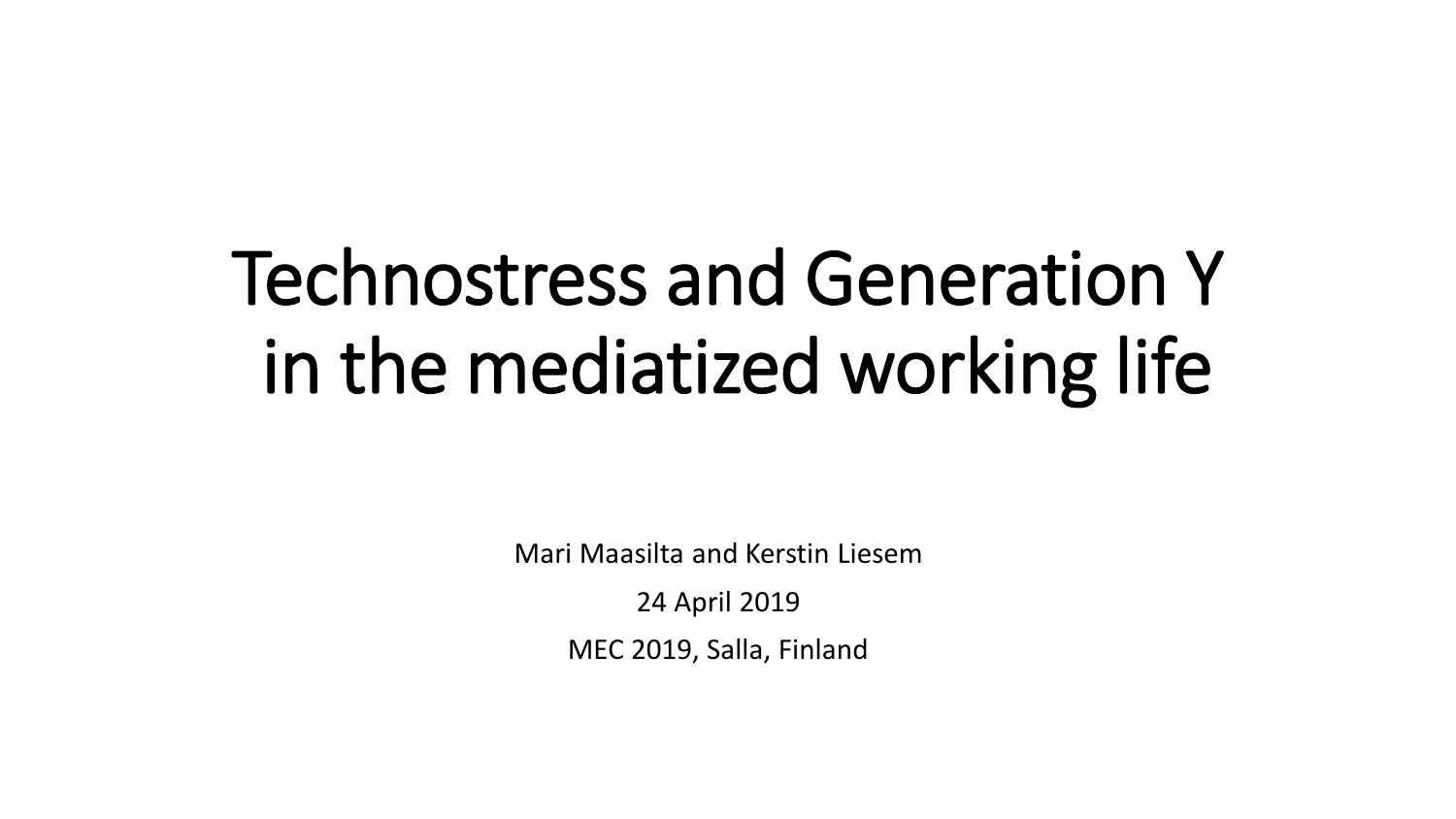- Based on the project **Generation Y in a mediatized and globalized world of work: comparison between the center and periphery of Europe**
- Together with Dr Kerstin Liesem, Germany
- Comparative study between Finland and Germany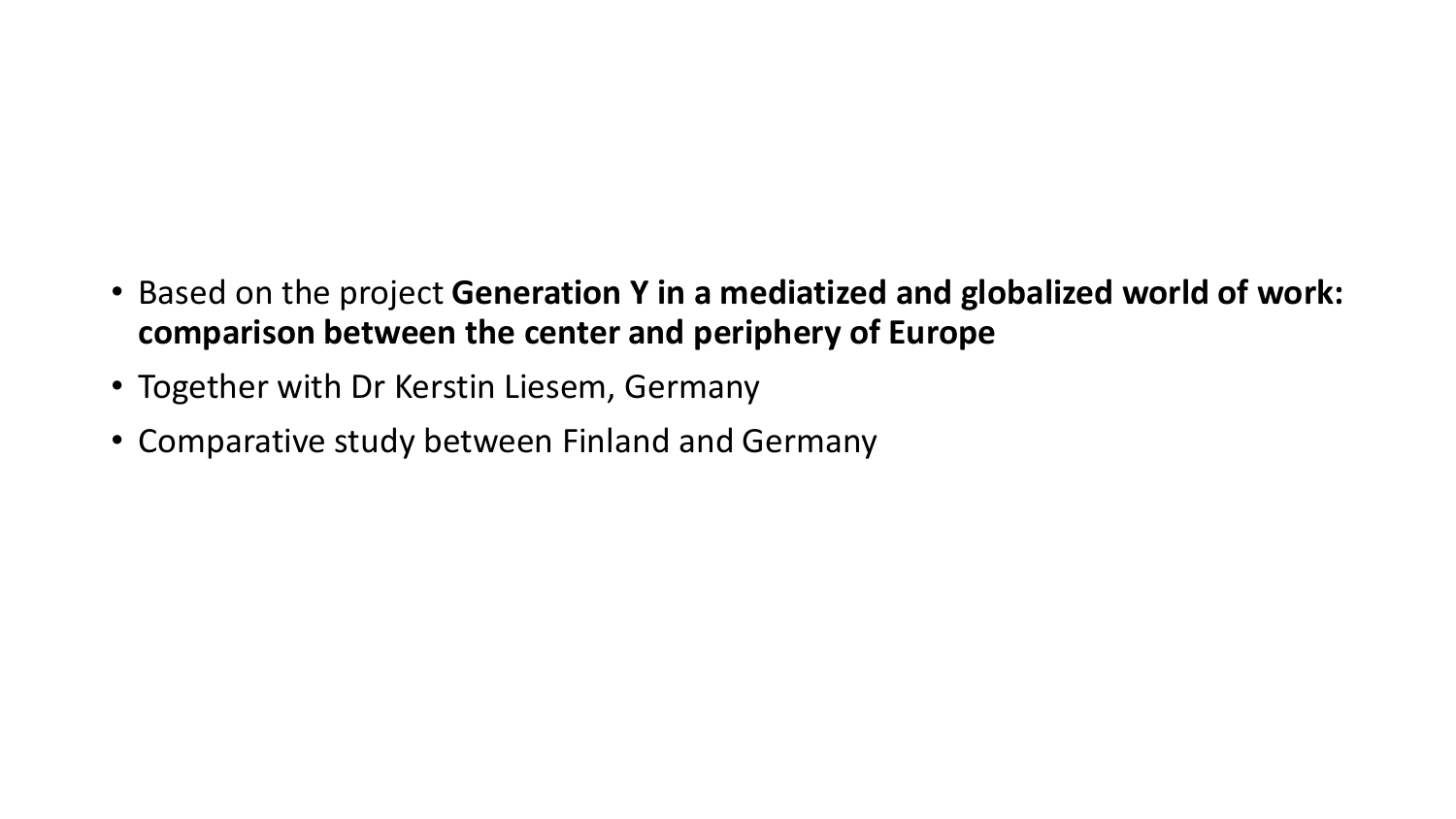#### Research questions

- How does **Generation Y** handle the challenges of the **mediatized working life** in relation to **technostress** (work overload, role ambiguity, invasion of privacy, work–home conflict, and job insecurity)?
- Do the experiences about mediatization of working life and technostress differ in Germany and in Finland? If yes, what kind of differences can be found?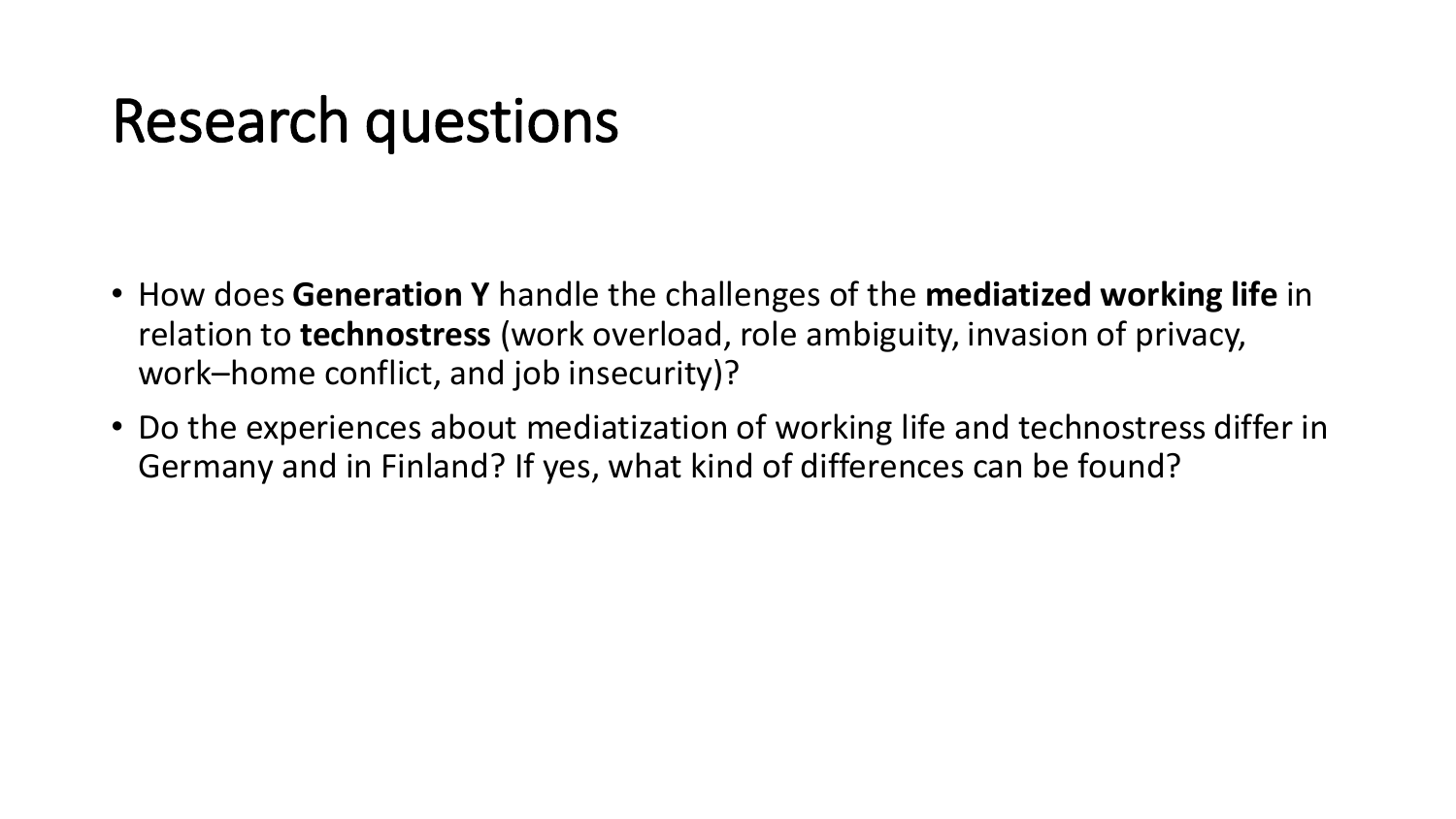### 1. Mediatization

Stig Hjarvard 2008

- A process where we are constantly connected to media
- Media have become integrated into the operations of other social institutions
- Media have acquired the status of social institutions in their own right
- A process whereby society is dependent on the media and their logic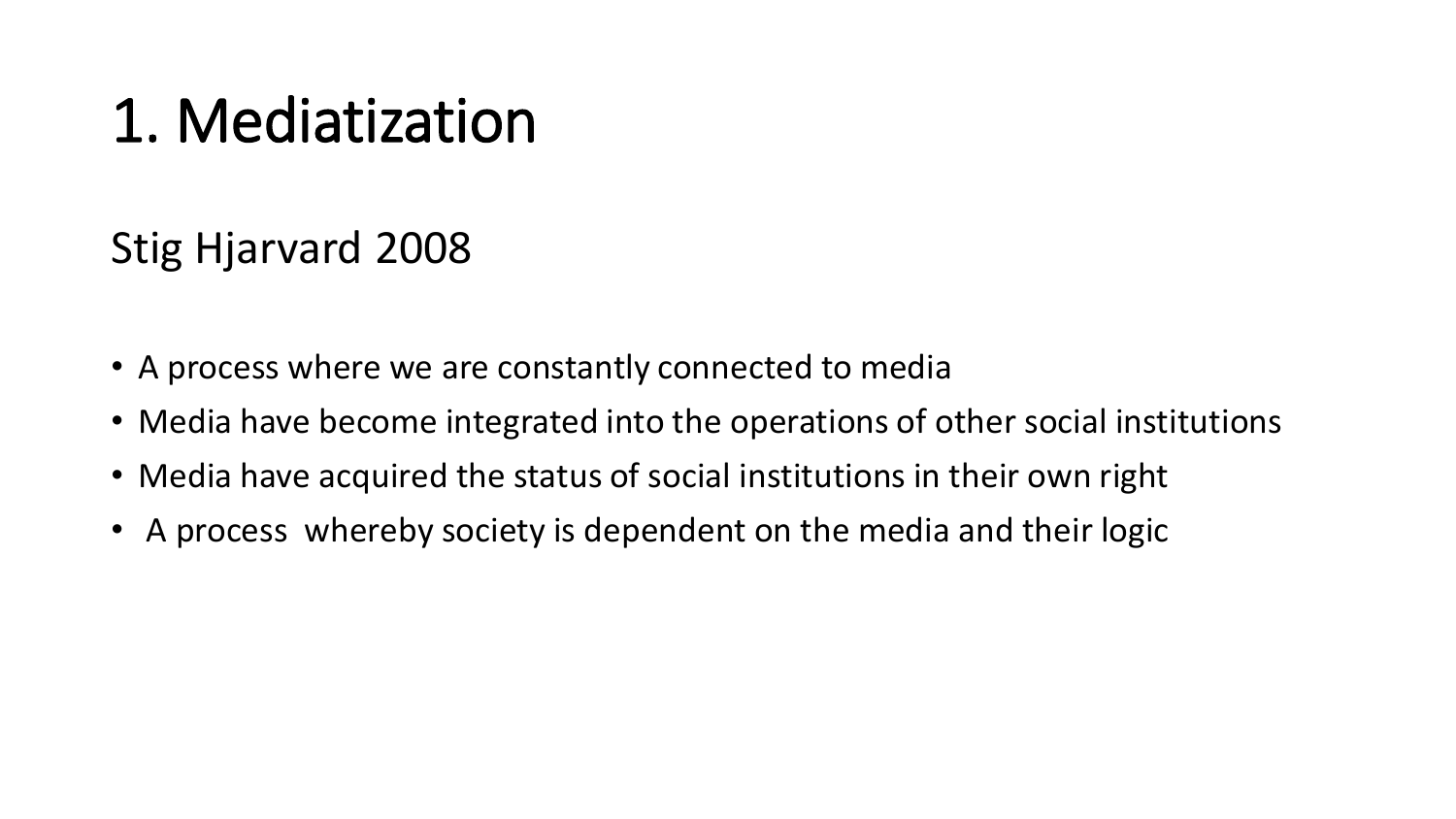#### Non-Mediatized society

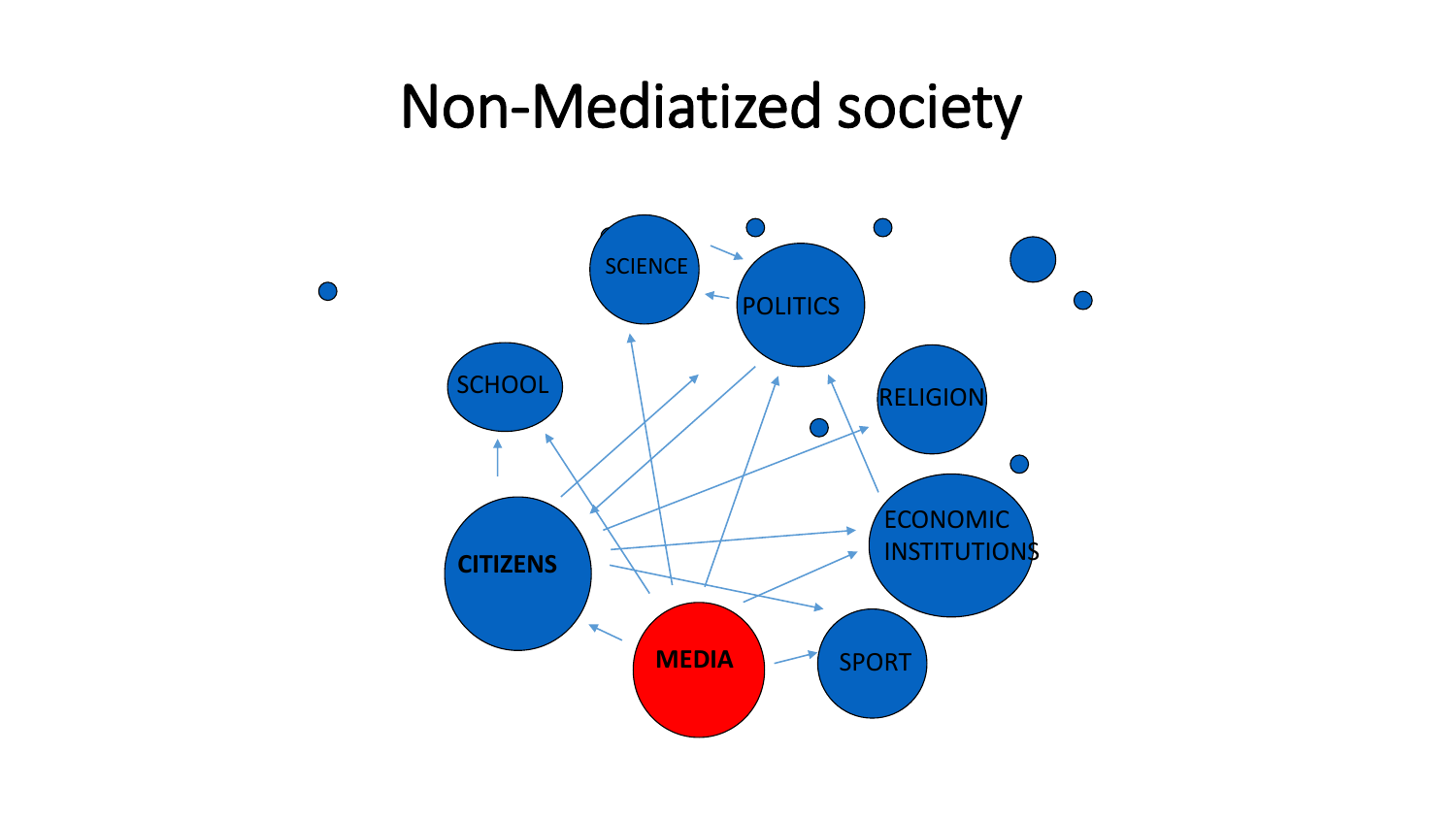#### Mediatized society

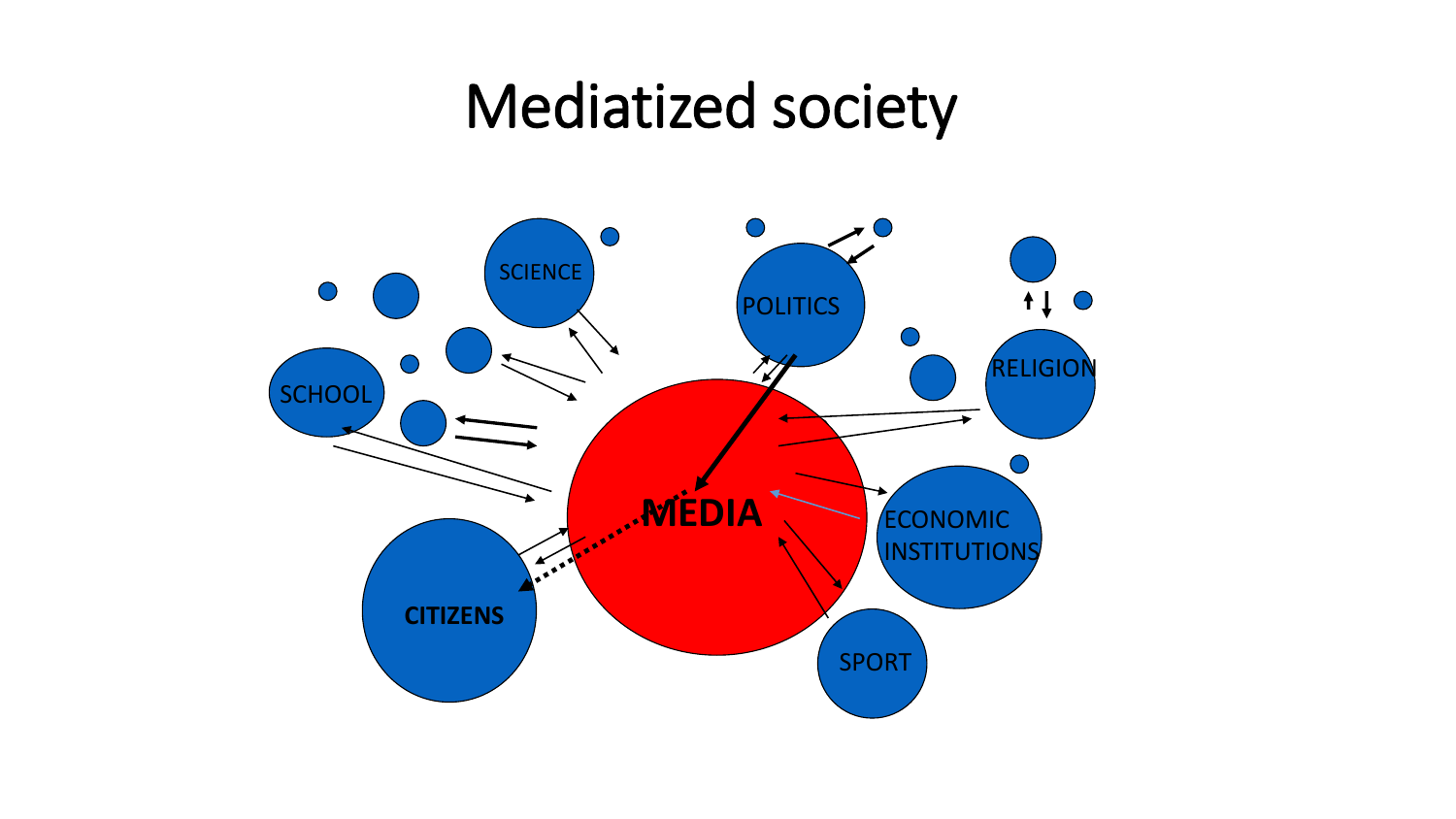#### Mediatization in this study

- We understand the mediatization of working life as a long-term process, which has consequences not only for **the ways of working** but also for **the psycho-social well-being of people**.
- Against the backdrop of different cultural, social and economic backgrounds, the consequences of Mediatization vary from a culture to another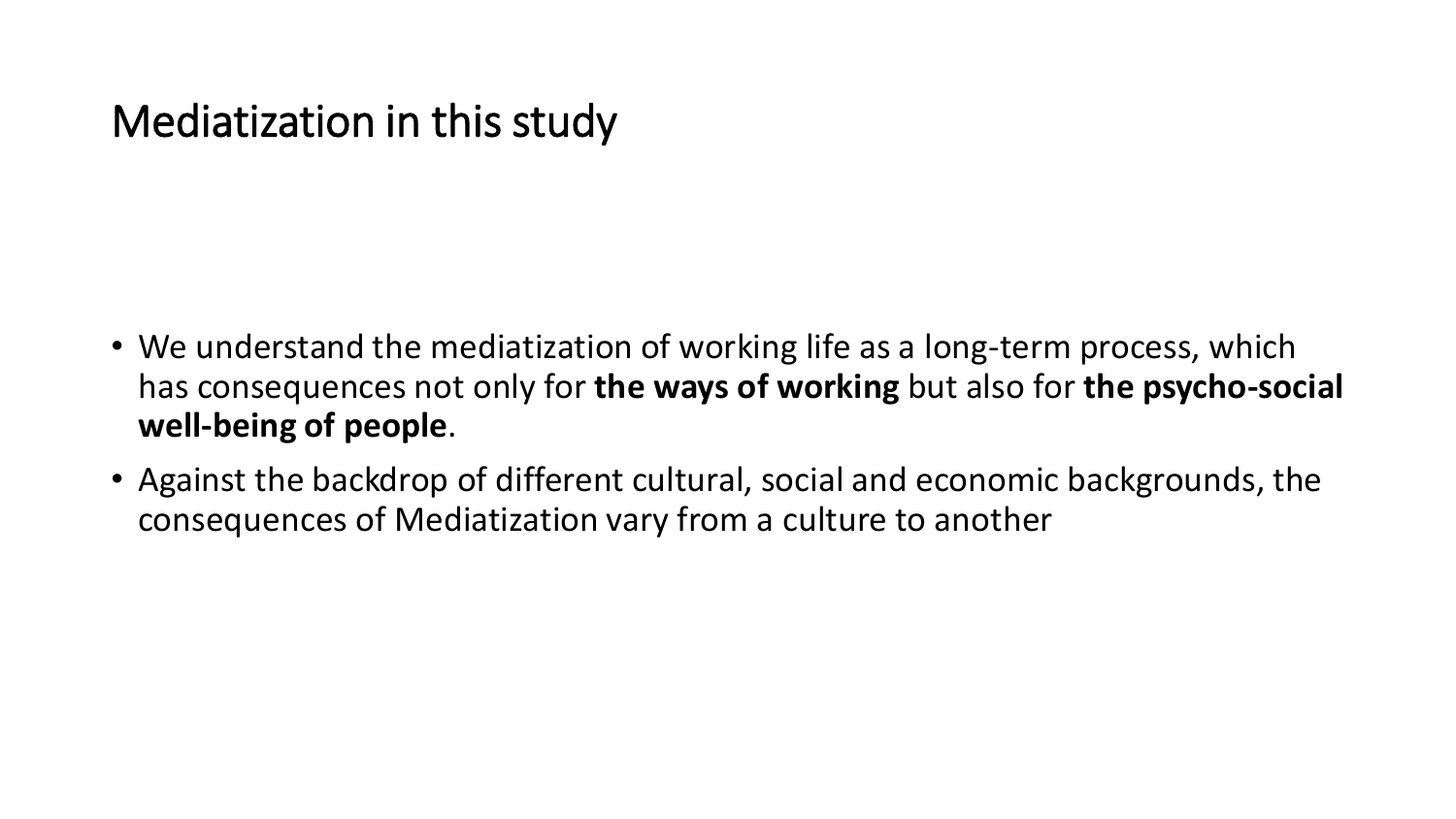## 2. Technostress in the mediatized working life

- Despite the benefits of the mediatization of working life, continuous interaction with media technology has caused several psychological and physiological symptoms.
- The term **technostress** was coined in 1984 by clinical psychologist Craig Brod, who described it as a modern stress disease caused by one's inability to cope or deal with the demands of ICTs in a healthy manner (Brod 1984).
- Research has found that individuals experiencing technostress have lower productivity and job satisfaction, and decreased commitment to the organization (Ragu-Nathan et al. 2008; Tarafdar et al. 2007).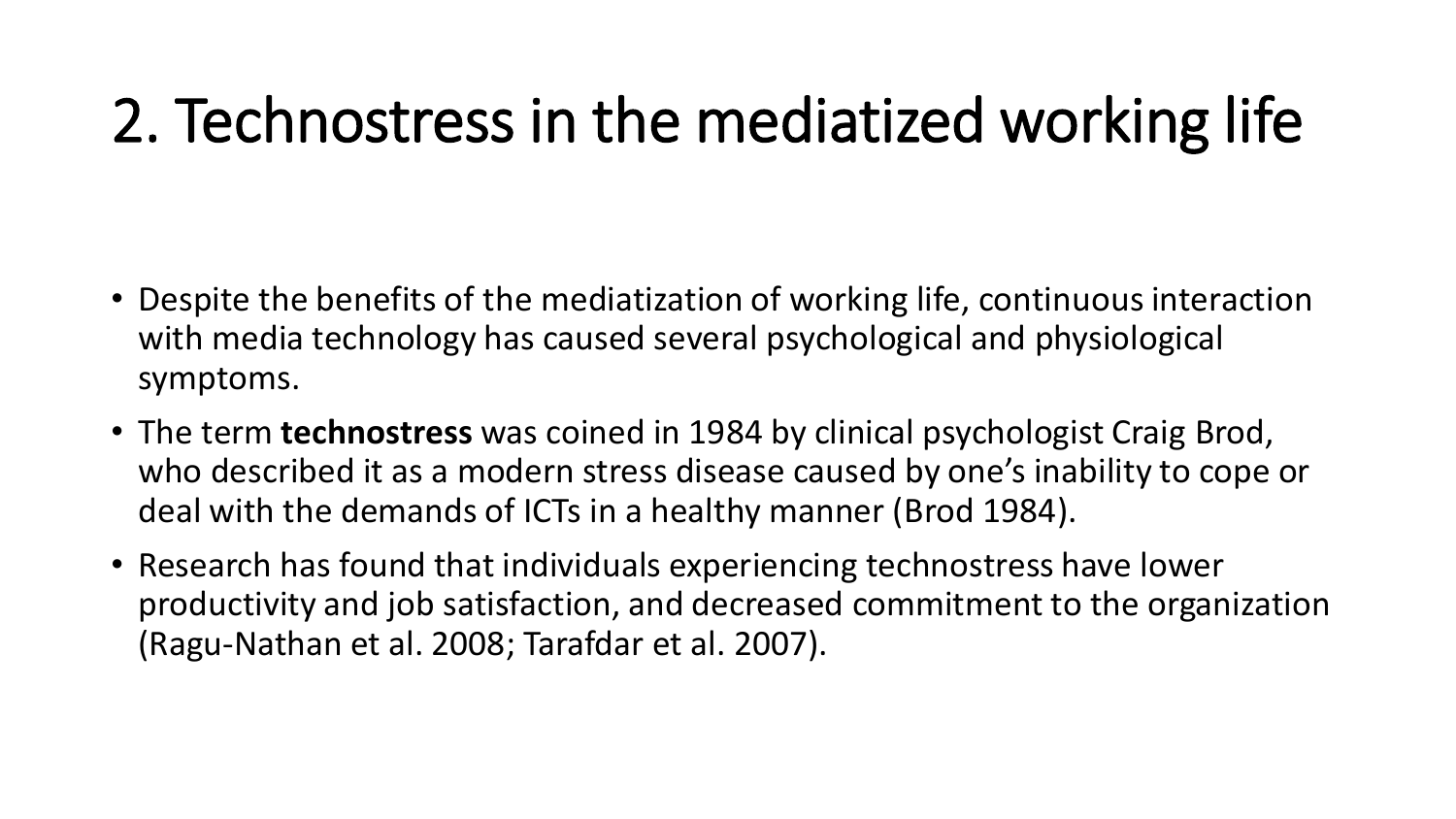## 3. Generation Y

- First generation to grow up with the Internet
- Regular media consumption
- Solid education
- Desire for a proper work-life balance
- Negation of rigid hierarchies
- Search for meaning
- Self-realization
- Having fun while working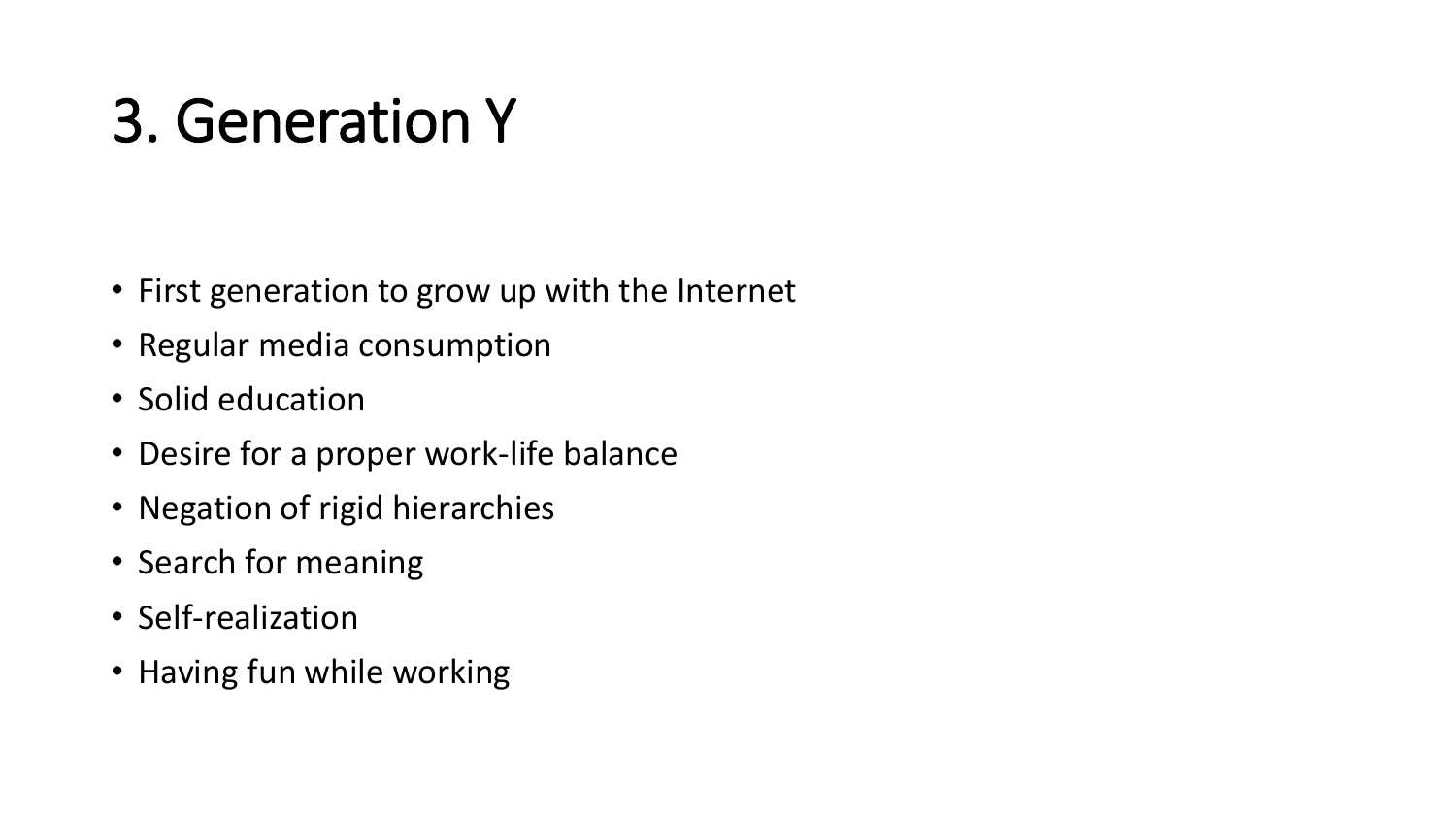### 4. Empirical research setting

- Cultural approach: interest in the experiences of members of Generation Y and the ways they speak about the consequences of mediatization in working life
- The study is based on 48 guided interviews with German and Finnish individuals of the Generation Y.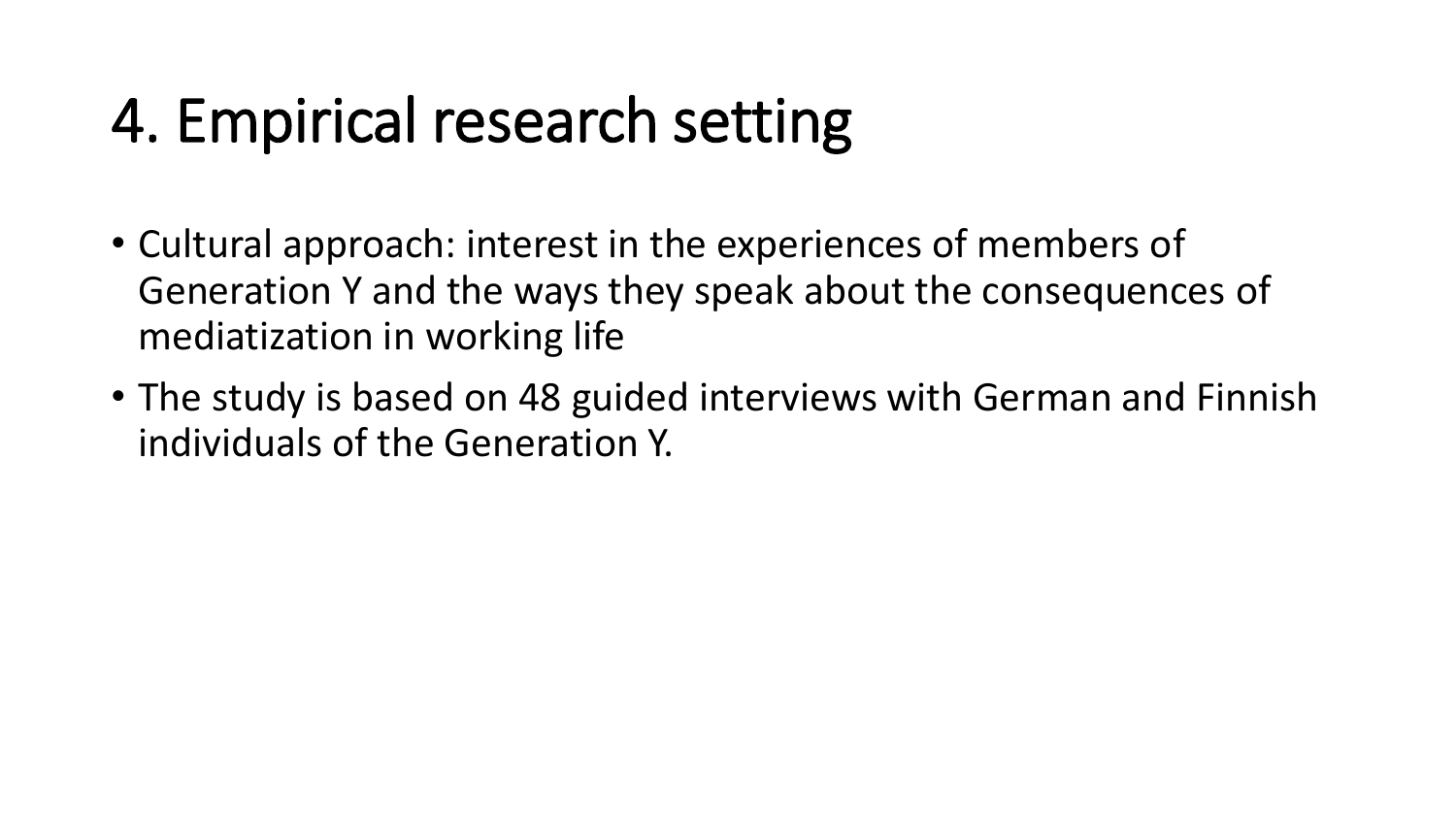#### Information about interviewees

#### **In Germany**

- 24 guided interviews
- The interviews were conducted between February and June 2016 (in Germany).

#### **In Finland**

- 24 guided interviews
- 11 interviews were conducted in the autumn 2016 (in English) and 13 interviews between May and June in 2018 (in Finnish). The first interviews were shorter than the later interviews.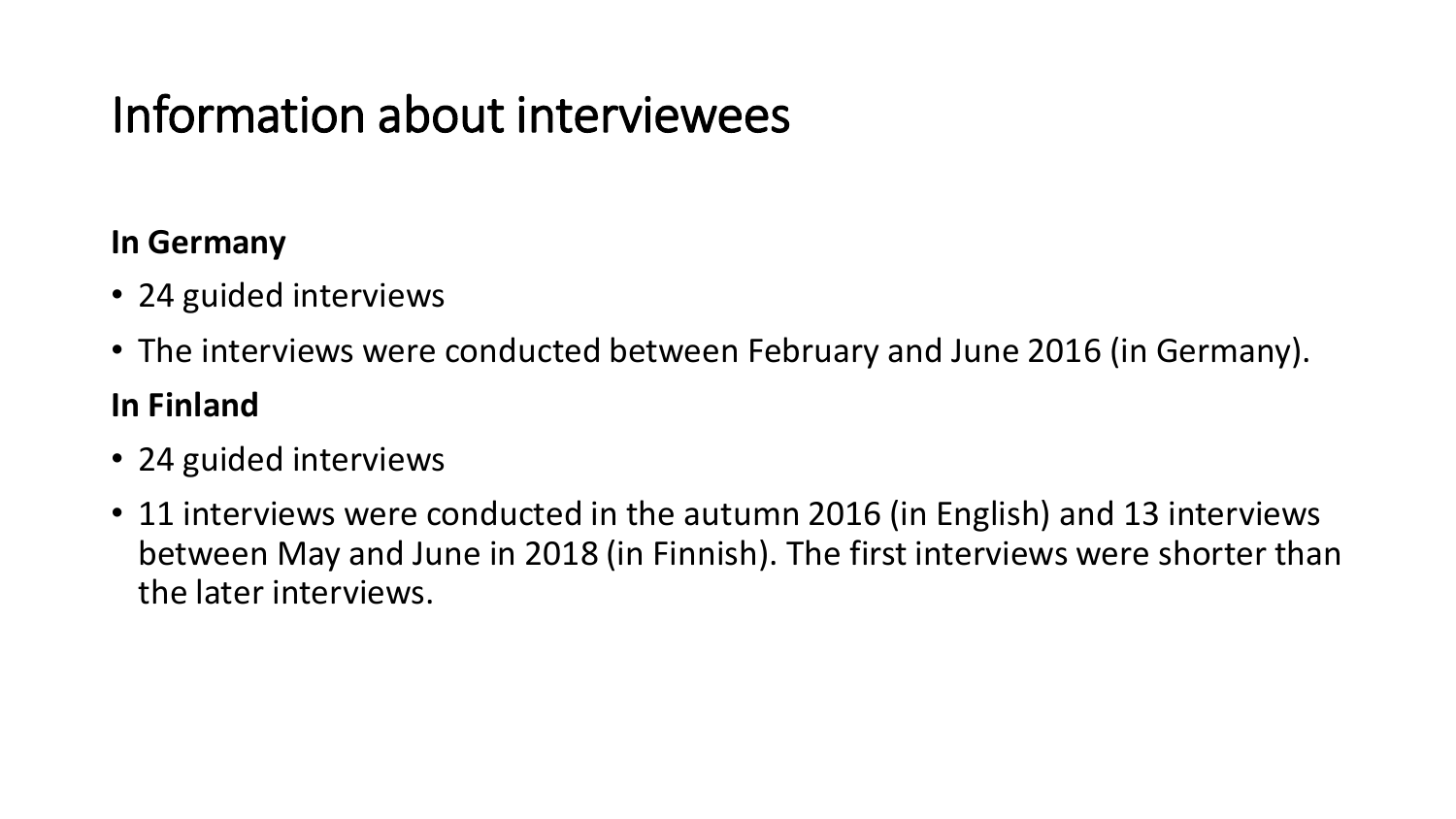## 5. Results Stress at work is due to

#### **In Finland**

- Unexpected events and tasks you have to react immediately
- Bad organization
- Studying besides to work
- Too much work
- Difficult tasks that you don't handle
- Disruptions
- Other stressed people

#### **In Germany**

- Permanent disruptions through telephone calls or colleagues who want to have a chat or have questions
- Occurence of unexpected things that disrupt and confuse the normal run of things
- Sitting in an open plan office
- Computer virus or if the computer has crashed
- Firm deadlines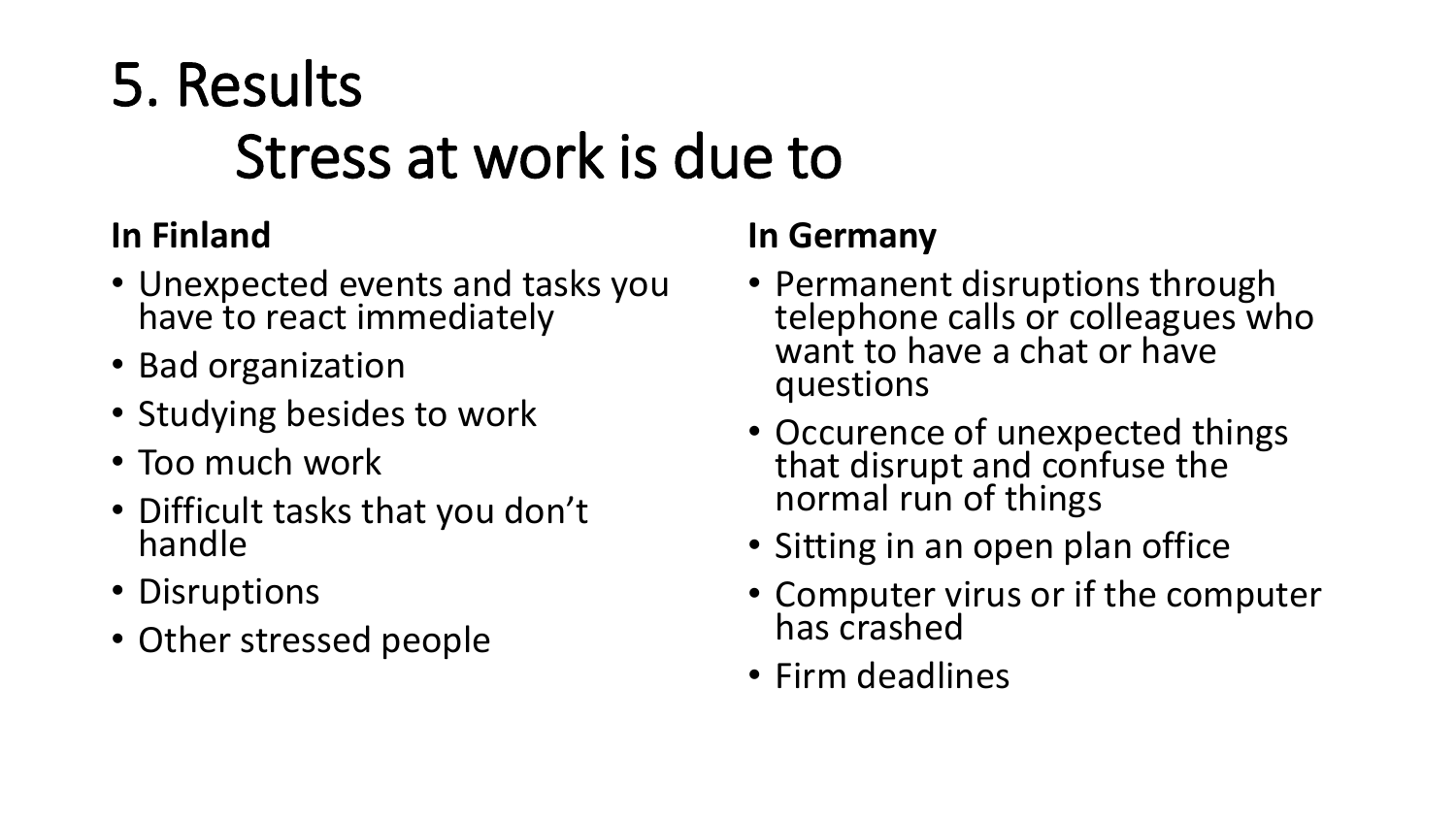## Work overload/Finnish results

- Being busy and having tight timetables sometimes is familiar to most of the interviewees. For some this causes a lot of stress while others have used to cope with the situation. *"I have noticed that the works will be done even if the deadline is not always met",* says a female project manager.
- Finnish interviewees are mostly among the youngest and latest arrived employees in their workplace. Many of them are still studying. Work overload of the Generation Y is often connected to **working and studying at the same time**
- **Saturation of social media use**: Working days are crowded and updating social media is one of the duties that is considered as an extra work, which is easily forgotten. Using Facebook and other social media in work reduce their use for private purposes; one has already got enough of them during the working day and prefers to do other activities in free time.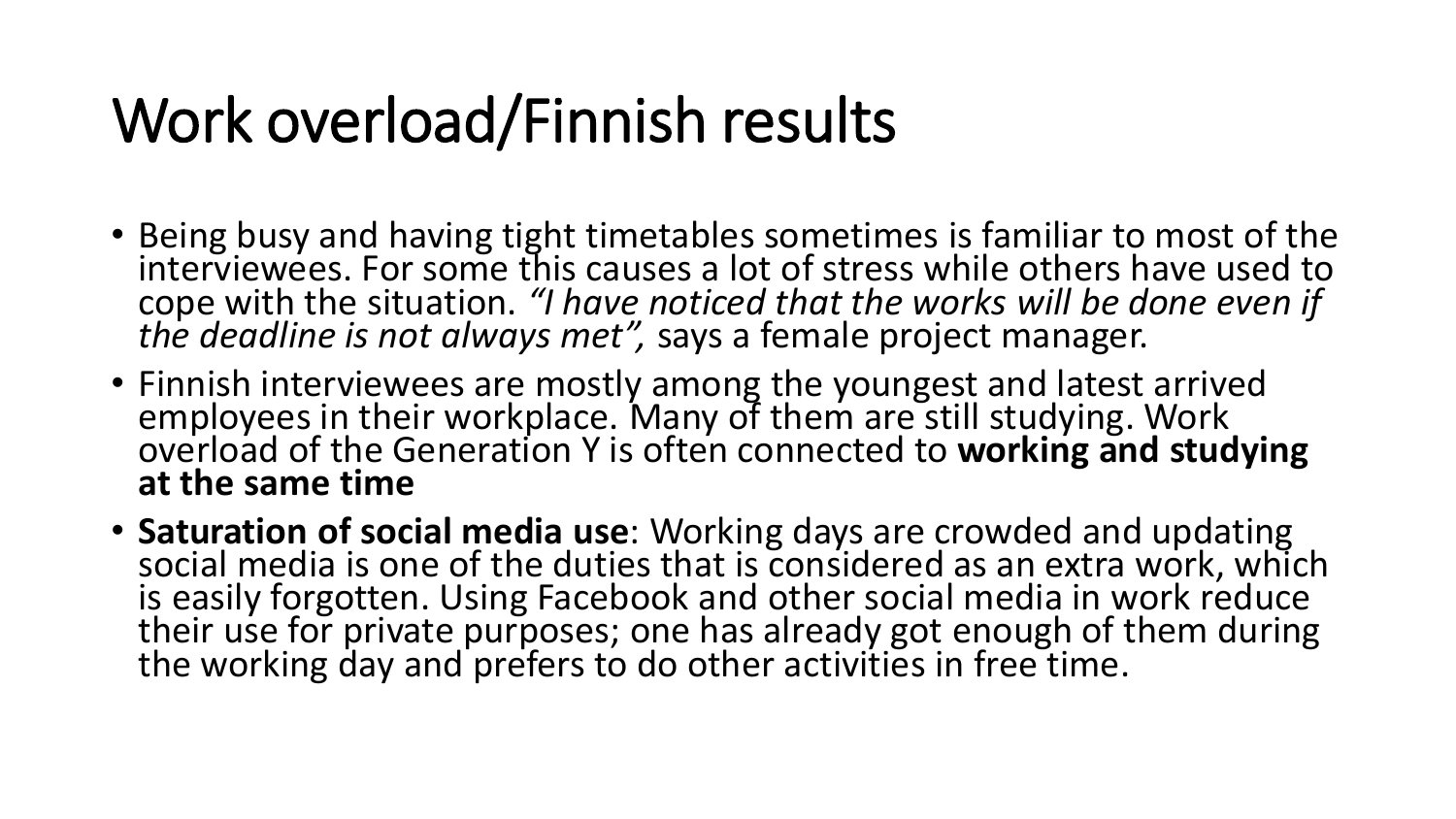## Work overload/German results

- Just like in Finland, German employees know the feeling of being busy and having tightly scheduled timetables. Some of the interviewees seem to enjoy it. *"I work best if my work is tightly synchronized by time",* says a German editor. Some of them feel stressed. "*I feel stressed if I don´t have time to take a deep breath during different tasks."*
- **Saturation of social media use**: Most interviewees refuse to use work-related social media-channels during their free time. *"During my free time I don´t care about the social media-channels of my employer. Free time is free time!" "When I relax I put away my smart phone."*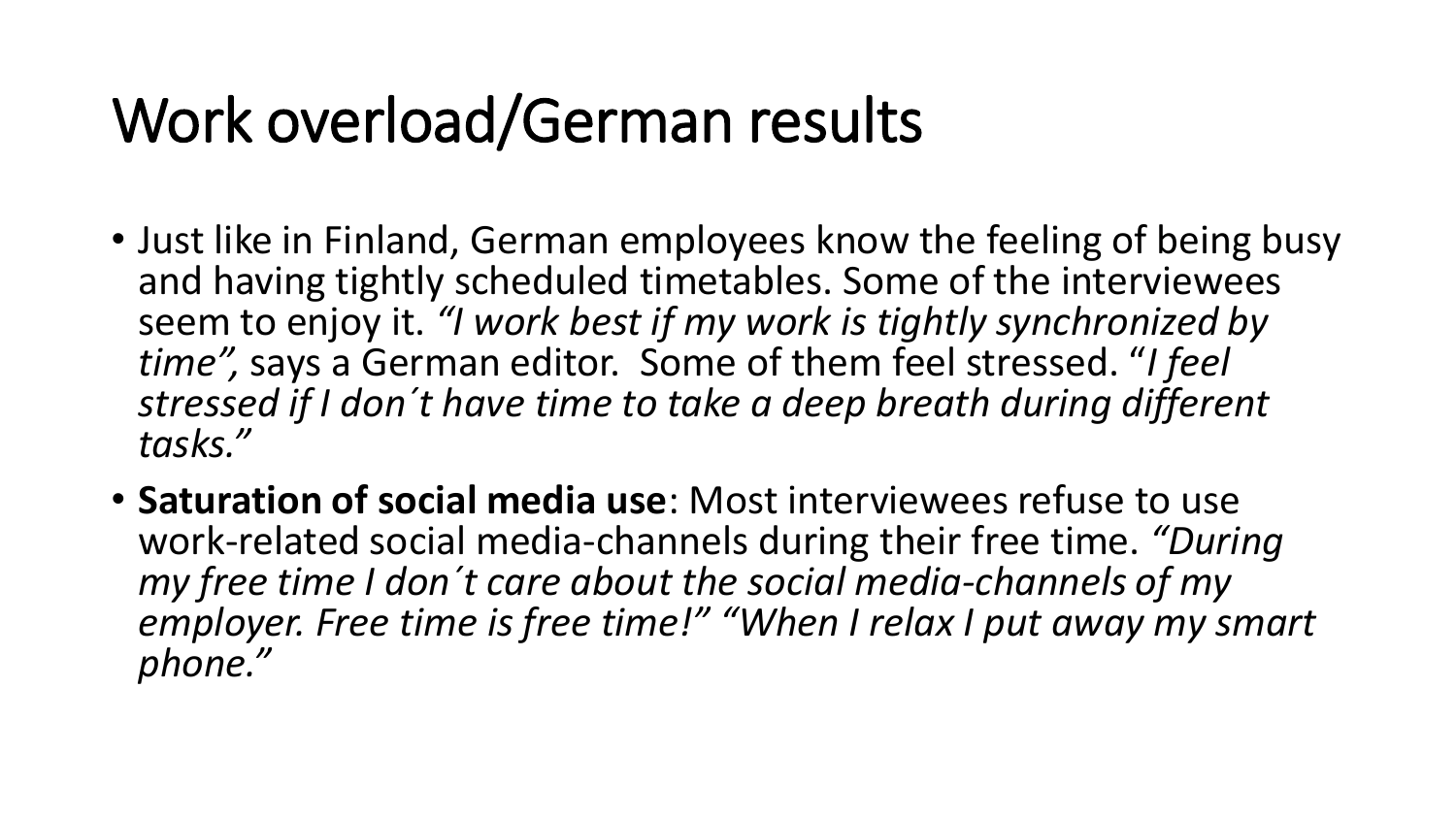## Role ambiguity/Finnish results

• In Finnish work places, there are usually no line phones. The employees are equipped with smart phones they carry with them wherever they go. Mobile tools allow working wherever you are and whenever. This is seen as an advantage but also as a disadvantage. On one hand, it permits you to stay at home when a child is sick and to continue working there. On the other hand, it blurs the limit between working life and personal life and may cause harm in family or couple life.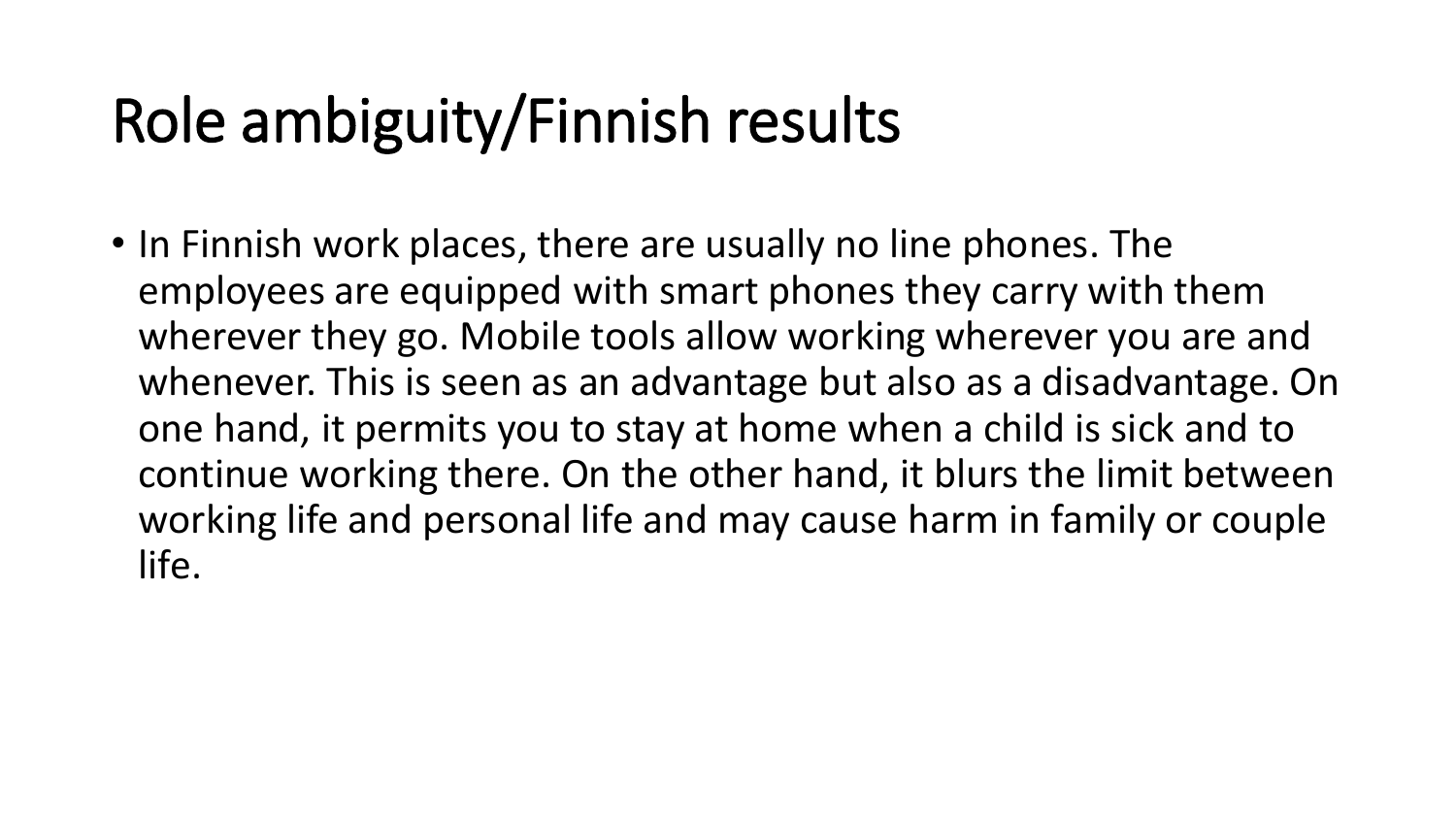## Role ambiguity/German results

• In contrast to Finland, there are usually line phones in German work places. The reason is that people in Germany regard line phone numbers as more serious than smartphone numbers. Still, many employees are equipped with additional smart phones they carry with them wherever they go. Line phone calls are often forwarded to employees´ smartphones. This is seen as an advantage but also as a disadvantage. On one hand, it permits people to work from everywhere. On the other hand, it blurs boundaries between working life and personal life. As a result, **some companies already established rules when employees have to switch off their workrelated smartphones**.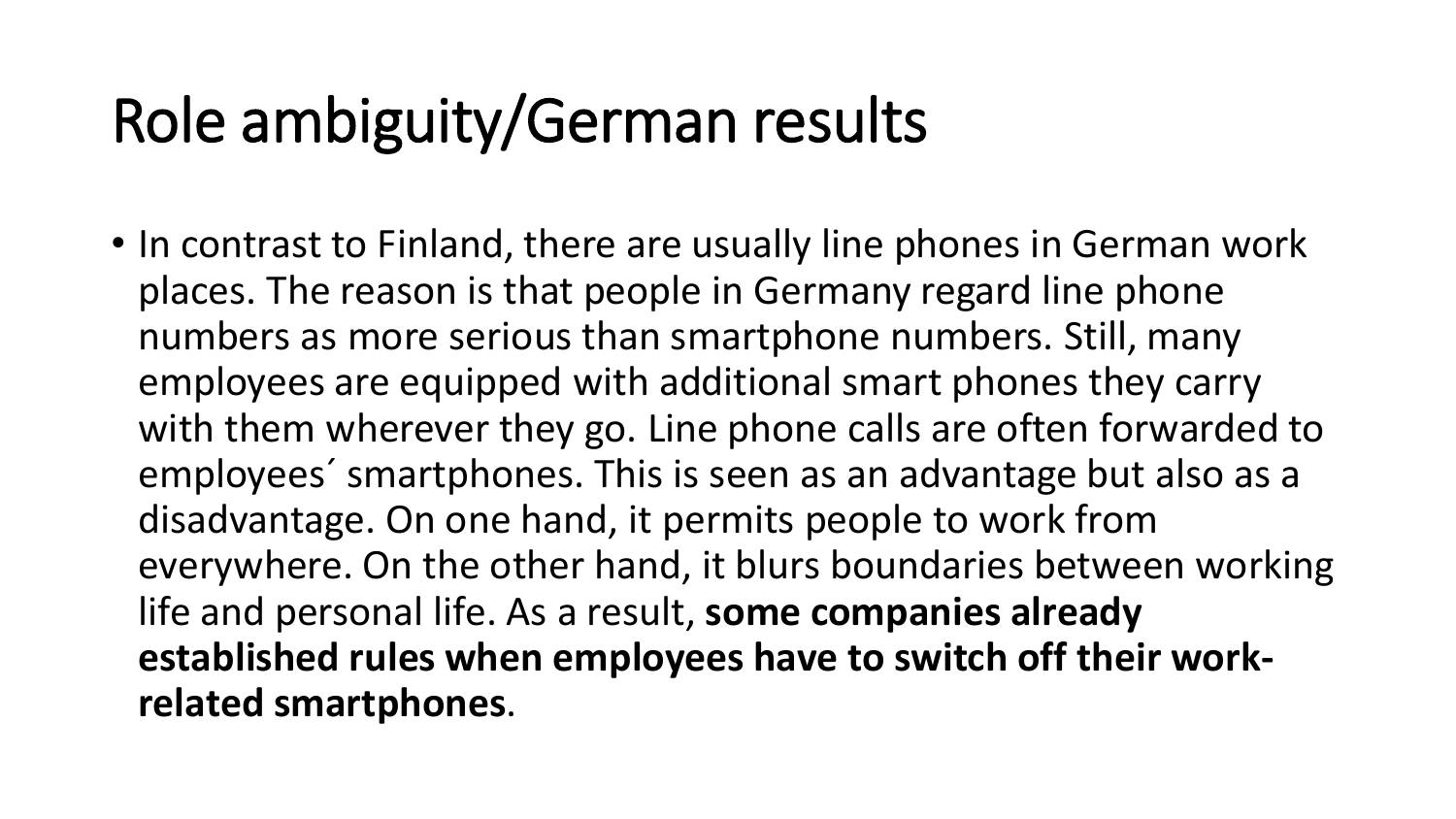### DIFFERENCE

- German interviewees tend to accept the constant interruptions and complain about it.
- *"The constant flood of messages disrupt my work constantly. That annoys me, but it is not in my hands."*
- Finnish interviewees tend to react more self-critically and question their own behavior
- *"It disturbs, yes. Especially when you have in the same phone your work affairs and your personal social media. For example, I may be doing some updating or marketing for my work by phone, and at the same time, there is a personal message coming, which interrupts my work. Yes, it really disturbs."* (Finnish interviewee)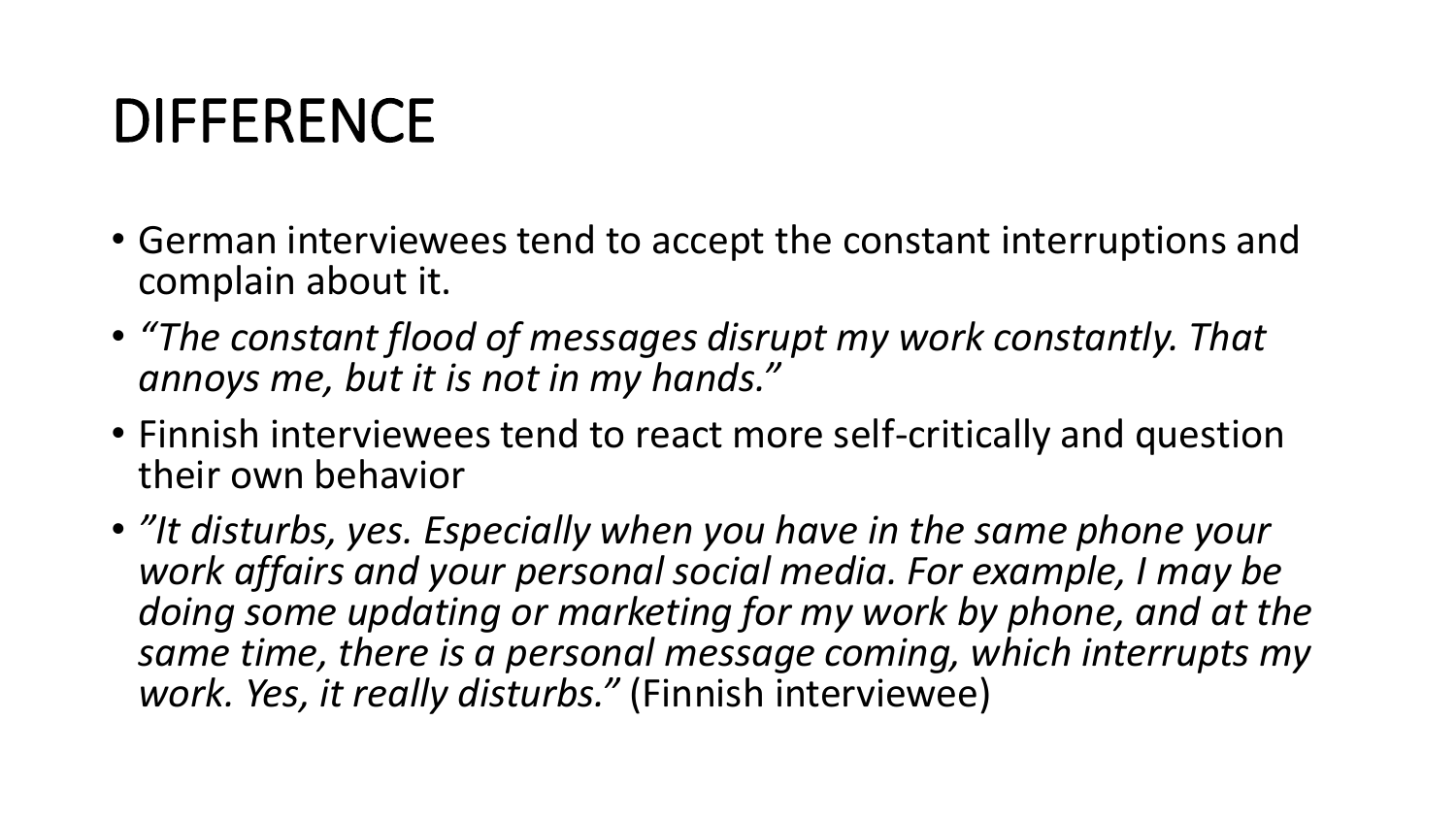## Conclusion

- Generation Y lives a transition period: some are still studying and work only temporarily, they don't feel a big stress; some have already permanent positions and feel more responsibility and stress
- Work overload of the Generation Y is often connected to working and studying at the same time
- Mobile tools are both an advantage and a disadvantage because they blur the borders between work and private life
- Work-overload may lead to the saturation in the use of social media: if you do it whole day at work, you may not be interested to continue it in your private life